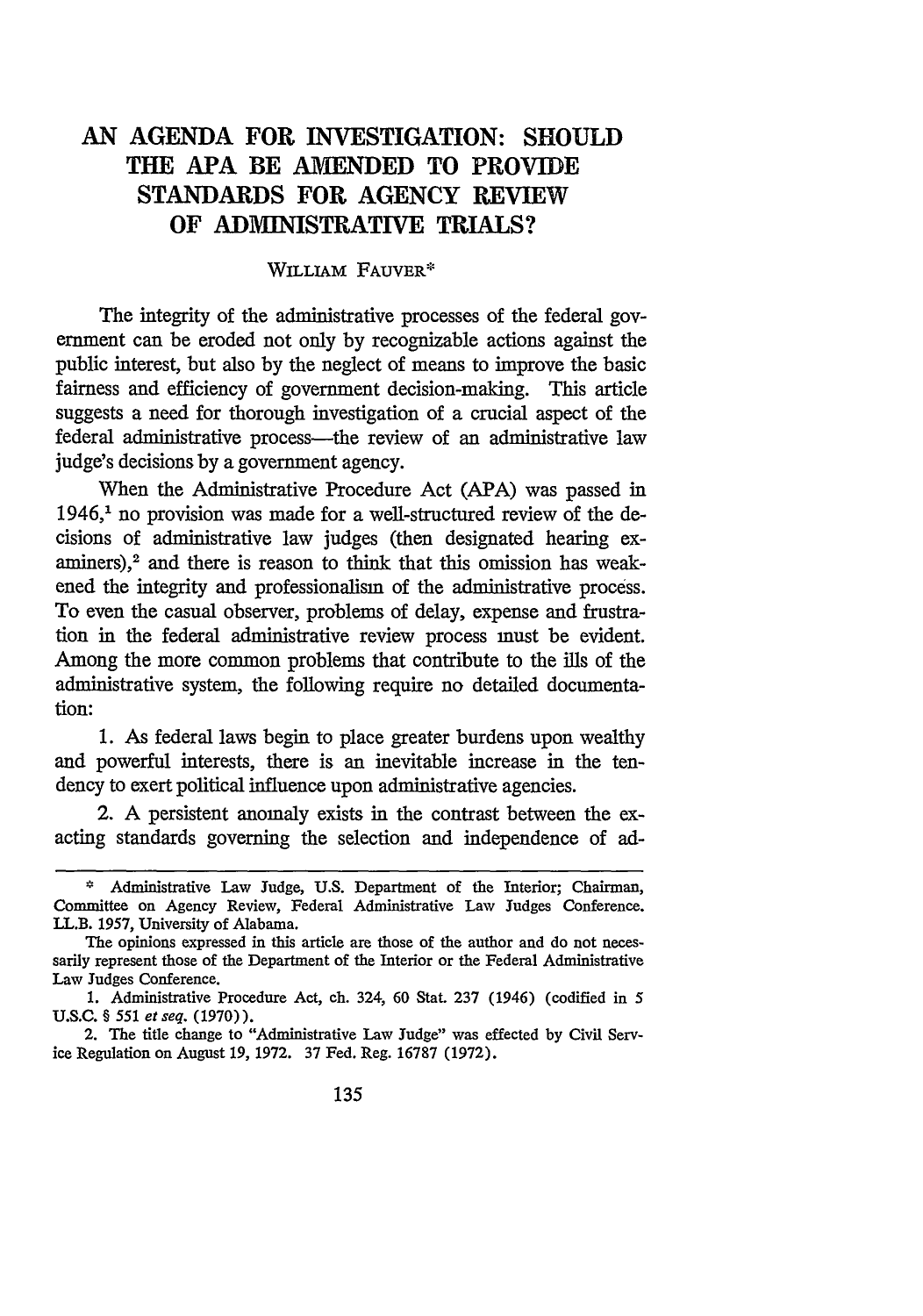ministrative law judges under the **APA** and the lack of any comparable standards respecting review officials<sup>8</sup> appointed by the agencies.

3. Agency review of an administrative law judge's decisions frequently involves a de novo appraisal of the evidence and the issues, resulting in considerable delay, cost to the taxpayer and the parties, and loss of efficiency and integrity in the administrative process.

4. Oversight of an agency's decision-making process is often frustrated by a lack of clear standards against which the agency's performance can be measured by the judiciary, the Congress and the public.

As early as the reports of the Hoover Commission and its Task Force in 1955<sup>4</sup> and as recently as the Ash Council Report in 1971,<sup> $\sigma$ </sup> researchers have recommended procedural reforms that would give greater finality to the decisions of administrative law judges, thereby reducing delays, uncertainty and waste in the agency review processes.

As concluded by the Ash Council, the agencies' tendency toward "systematic . . . review of decisions by agency hearing examiners," frequently characterized by "de novo review of findings and legal issues raised in hearings," has "unduly prolonged proceedings and nurtured high case backlogs leading to ineffective uses of agency resources" and unjust burdens upon the parties.<sup>6</sup> To cure such ills the Council proposed:

That administrative review procedures be streamlined by limiting the scope and the time devoted to them and that the judicial review function be transferred from existing Federal courts to a new Administrative Court.7

The critical focus of administrative reform is upon the finality of the decisions of the administrative law judges. As emphasized in the

<sup>3.</sup> As used here the term "agency review officials" refers to agency employees who have been delegated authority to decide appeals from the decisions of administrative law judges. It does not refer to Presidential appointees confirmed by the Senate or to agency staff who assist in the preparation of review decisions.

<sup>4.</sup> HOOvER COMMSSION, **LEGAL** SERVICES **AND** PROCEDURE, A **REPORT** TO THE **CONGRESS (1955);** HOOVER CoMMIssIoN, TAsK FORCE **ON LEGAL SERVICES AND PROCEDURE, REPORT** ON **LEGAL SERVICES AND** PROCEDURE **(1955).**

**<sup>5.</sup>** TAE **PREsIDENT's** ADVISORY CoUNcIL **ON** FEcunvE ORGANIZATION, **A** New Regulatory Framework, Report on Selected Independent Regulatory Agencies (1971).

**<sup>6.</sup>** *Id.* at 21-22, 49.

**<sup>7.</sup>** *Id.* at 47.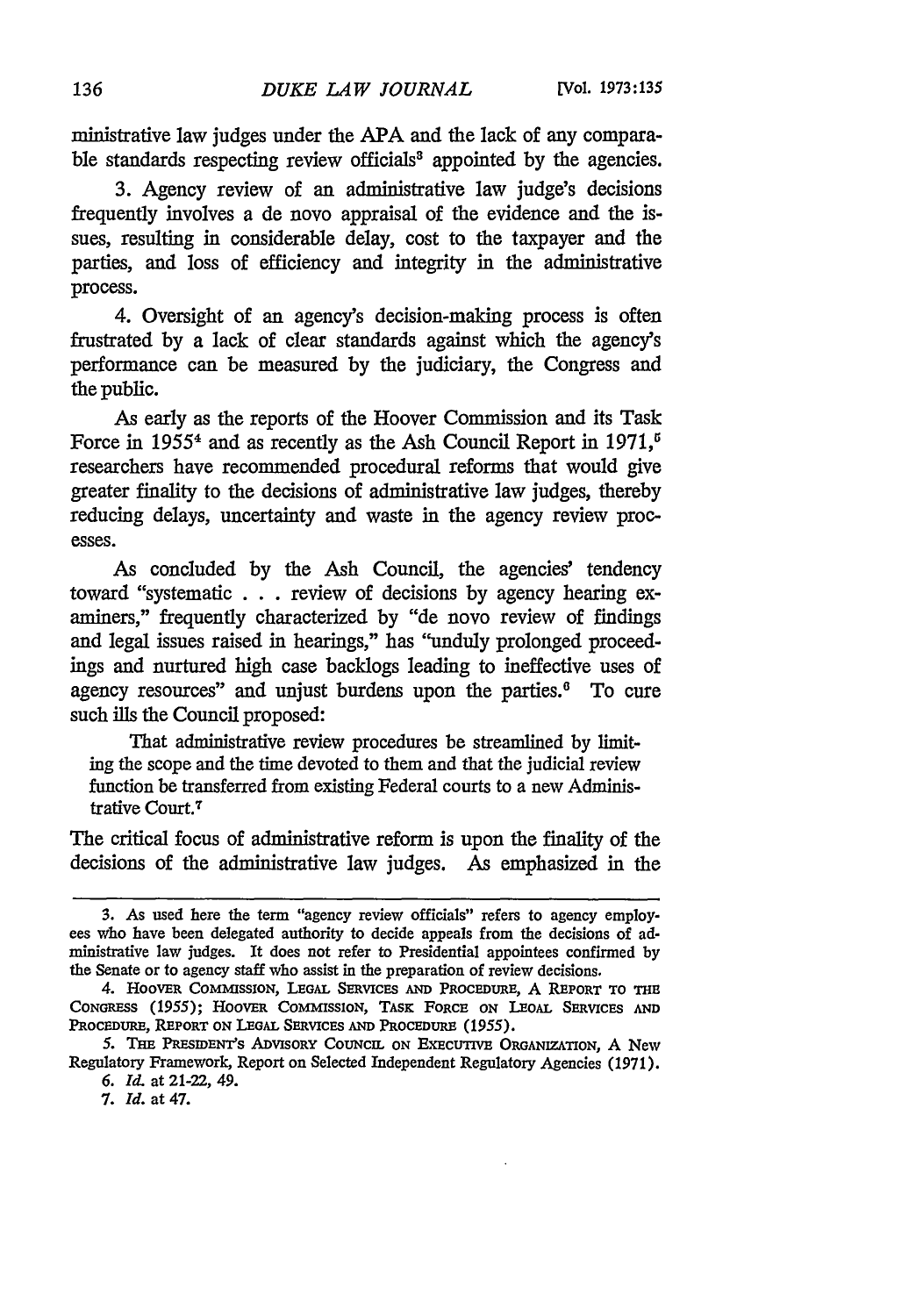Ash Report, if the "serious deficiencies" of agency review processes "are to be overcome, it will be necessary to place a greater share of the responsibility for individual case determinations on the hearing examiners, leaving the administrator relatively free to concentrate on more appropriate means of formulating broad policy."8 The Council therefore proposed to replace "systematic review of initial decisions" with discretionary reviews "primarily for consistency with agency policy."<sup>9</sup> The following statement in the Ash Report summarized the Council's support of this major proposal:

We are persuaded that limiting internal review in this way would revitalize the agency process. Administrators could concentrate on the enunciation of broad agency policy and guidelines. With clear policy directions, hearing examiners would be better able to apply agency policy to the facts at hand in more proceedings than is generally true now. Their initial and recommended decisions should become the final agency determination. **.... 10**

The earlier Hoover Commission also found excessive delays and waste in internal agency reviews<sup>11</sup> and similarly recommended enlarging the role of hearing examiners. Thus, the Commission proposed that there should be a

corps of independent hearing commissioners, with the status of ad-<br>ministrative trial judges, to replace the present group of hearing exminers and to preside in the large majority of formal adjudicatory and rule making cases. These hearing commissioners should have authority as presiding officers comparable to that of trial judges **....**

In adjudication, as distinguished from formal rule making, required under the Constitution or by statute to be made after hearing, the rules of evidence and requirements of proof as found in civil nonjury cases in the United States district courts shall be applied, so far as practicable, except that the admission of evidence not admissible under such rules and requirements shall not be deemed ground for reversal. Parties should be afforded an opportunity to controvert facts officially noticed by agencies prior to entry of a final decision.<sup>12</sup>

A key proposal of the Hoover Commission was an "Administrative Court of the United States" to review agency decisions in **APA** cases. Under the proposed scheme, the new "hearing com-

12. **Id.** at 70-72.

<sup>8.</sup> **Id.** at **50.**

*<sup>9.</sup>* **Id.**

**<sup>10.</sup> Id.** at **51.**

**<sup>11.</sup> A** REPORT **TO TE CONGRESS,** *supra* note 4, at **63.**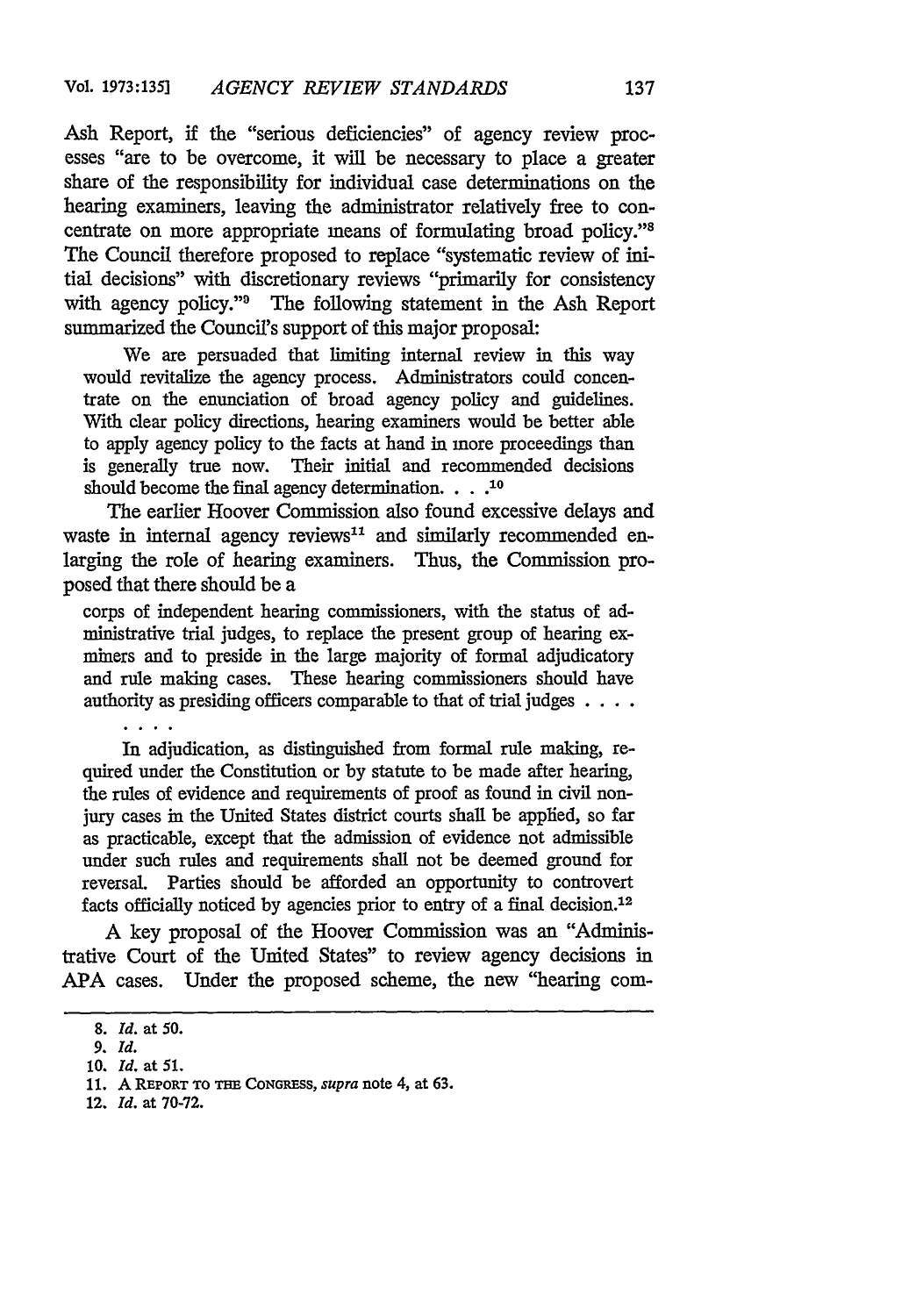missioners" would be "completely independent of the agencies whose cases they hear . . . [and would be selected by, and be] under the administrative control and direction of the Administrative Court."<sup>18</sup>

If implemented, these recommendations of the Commission would obviously require uniform standards for internal agency review. The Hoover Commission Task Force Report prescribed, among other recommendations, such standards in proposing limits on agency review authority. Although the Task Force Report was not binding upon the Commission, it was given wide distribution and represented the comprehensive work of eminent scholars, researchers, administrators and practitioners in the administrative law field. The Task Force recommendations included:

In adjudication and rule making required under the Constitution or by statute to be made after hearing, in which the agency has not presided at the reception of the evidence, the presiding officer should prepare and file an initial decision.<sup>14</sup>

The importance of this recommendation, the Task Force explained, was "in the interest of maximum due process and efficiency. . . . Delays in the administrative process often arise out of the practice, common to many agencies, of utilizing hearing examiners to conduct hearings but not to contribute in any important degree to the process of decision."<sup>15</sup> The proposal was thus intended to eliminate *recommended* decisions in administrative adjudicatory proceedings.

Concluding that uniform standards were indeed essential to correct the existing problems, the Task Force recommended a uniform Code of Administrative Procedure for rulemaking, adjudication and internal agency review,<sup>16</sup> with the following cornerstone for internal agency review:

Upon review of an initial decision of a presiding officer in adjudication or rule making required under the Constitution or by statute to be made after hearing, except for questions of policy delegated to the agency by the Congress, the agency should have only the powers of review that a court has upon judicial review of agency de- $\tilde{c}$ isions.<sup>17</sup>

In 1956 the American Bar Association (ABA) endorsed the

**<sup>13.</sup>** *Id.* at 87-93 (Recommendations Nos. *5* **& 52).**

<sup>14.</sup> TASK **FORCE REPORT ON LEGAL** SERVICES **AND** PROCEDURE, *supra* note 4, at 201.

*<sup>15.</sup> Id.* at **207.**

**<sup>16.</sup>** *Id.* at 359-442.

**<sup>17.</sup>** *Id.* at **203.**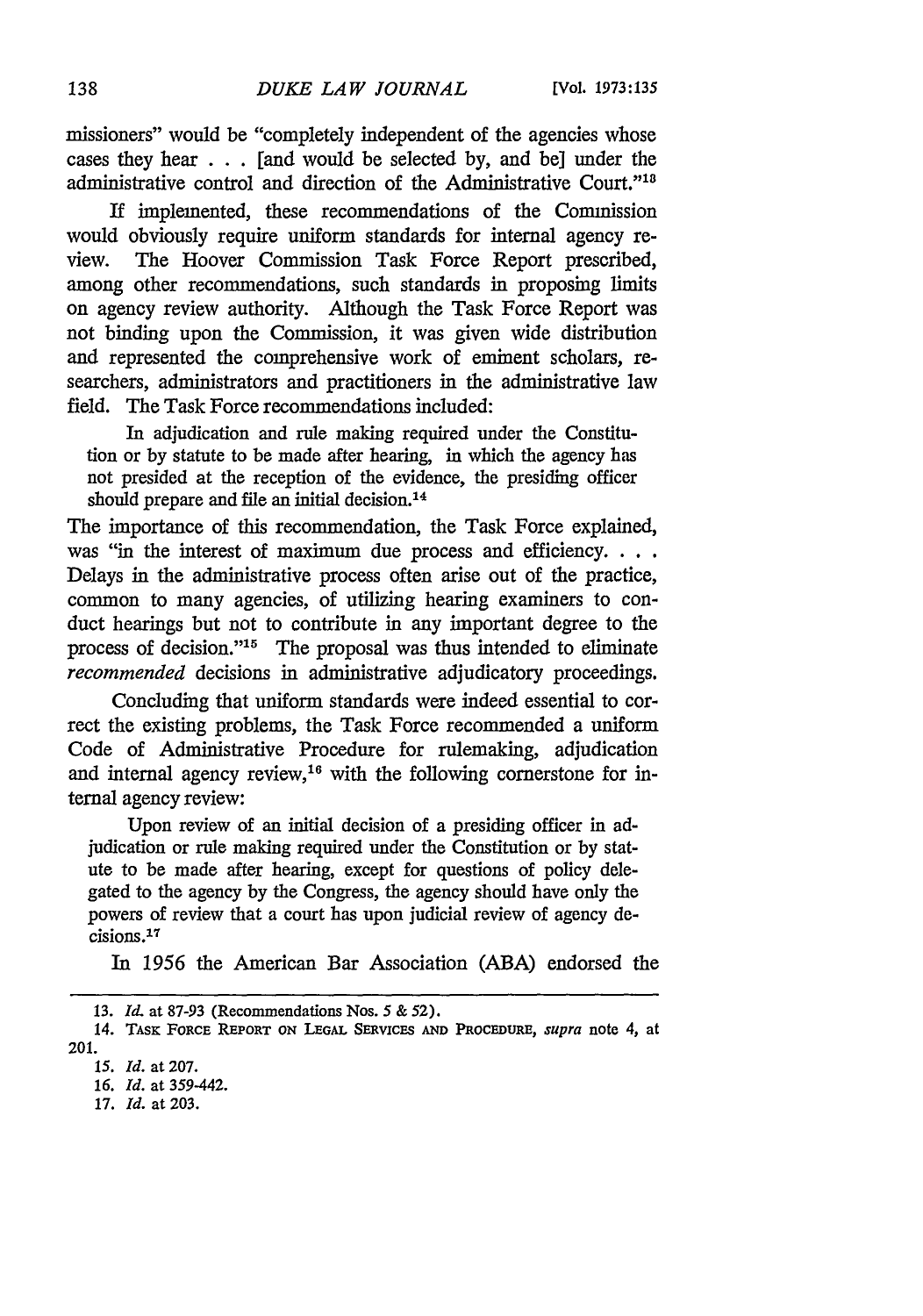basic proposals of both the Hoover Commission and the Task Force to strengthen the administrative hearings process, to give greater finality to the decisions of administrative judges, and to enact a uniform Code of Administrative Procedure. As an immediate measure, the ABA proposed the following standard for internal agency review:

Providing that in formal adjudication the hearing officer's findings of evidentiary fact, as distinguished from ultimate conclusions of fact, shall not be set aside by the agency on review of the hearing officer's initial decision unless such findings of evidentiary fact are contrary to the weight of the evidence.<sup>18</sup>

The Hoover Task Force and ABA studies led to an ABA bill, introduced by Senator Ervin in 1959, for a uniform Code of Federal Administrative Procedure, which included the 1956 ABA review standard.<sup>19</sup>

The Code having failed to pass, in 1961 the Subcommittee on Administrative Practice and Procedure of the Senate Judiciary Committee proposed a renewed attack on the ills of the federal administrative process, based upon its thorough knowledge of these problems as well as its appraisal of the Landis Report, which was published in December 1960.20 As the Subcommittee reported, *inter alia:*

Delays, bad management, overtones of improper influence, and lack of personnel have contributed to expense, huge backlogs, and lessened effectiveness in nearly all of the departments and agencies which are charged with responsibility for carrying out the 106 regulatory laws which Congress has enacted in the public interest.  $\ldots$ In every department and agency, delays in decision have resulted in increasing backlogs, and, in turn, mounting injury to all concerned. <sup>21</sup>

Of particular relevance here is the Subcommittee's recommendation which called for the enactment of legislation to increase the authority of hearing examiners. In language equally pertinent today, the Subcommittee reported:

Evidence gathered by this subcommittee, as well as by others who have made serious studies of the workings of the administrative

<sup>18. 81</sup> ABA **REP.** 375, 497 (1956).

<sup>19.</sup> S. 1070, 86th Cong., 1st Sess. (1959).

<sup>20.</sup> **S. REP. No.** 1484, **SUBCOMM. ON ADMINISTRATIVE PRACTICE AND PROCEDURE** OF THE **SENATE** Comm. ON **THE JtDICIARY,** 86th Cong., 2d Sess. (1960).

<sup>21.</sup> S. REP. No. 168, **SUBCOMM.** ON **ADMINISTRATIVE PRACTICE AND** PROCEDURE **OF THE SENATE COMM. ON THE JUDICIARY,** 87th **Cong.,** 1st **Sess.** 1 (1961).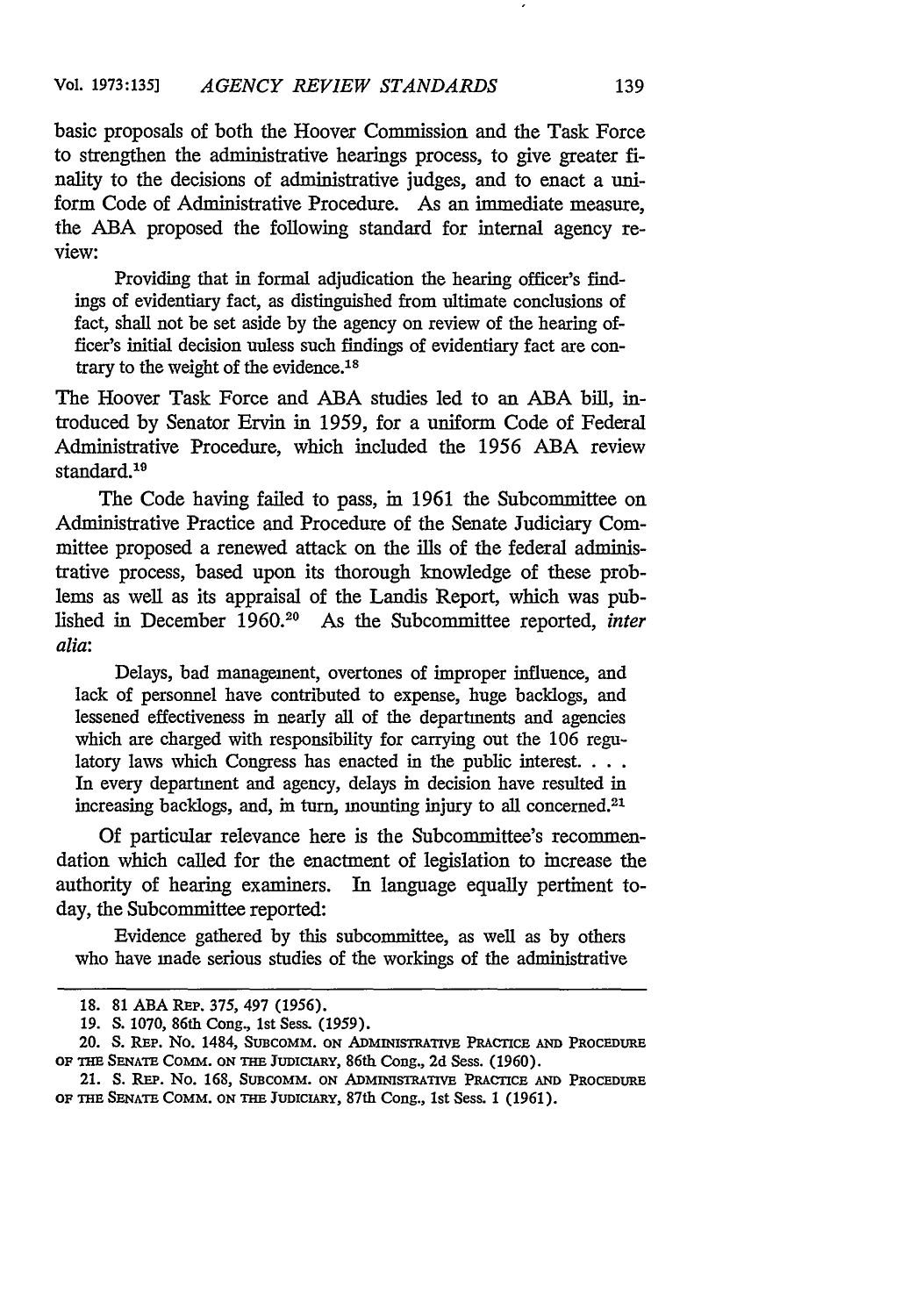process, has established that the greatest obstacle to the effective functioning of the quasi-judicial aspects of government has been delay and expense.

 $\cdots$ The subcommittee believes that the readiest instrument available for a concerted effort to eliminate backlogs and delays in the administrative process is the utilization of the existing hearing examiner corps by increased delegation of authority, increased finality of their decisions, and increased authority to control the course of hearings.

The Administrative Procedure Act authorizes the various agencies to utilize more fully the hearing examiner in reaching decisions which, in all but the rarest instances, will be the final decision of the agency. To the extent that other statutes interfere with such delegations of authority, the subcommittee recommends legislation which will not only permit, but require, the full utilization of the potential of the hearing examiner corps.<sup>22</sup>

These views, and further extensive study of the problems, resulted in the Subcommittee's proposals of major amendments to the **APA** in 1965. The bill, introduced **by** the late Senator Dirksen, provided a "clearly erroneous" standard for agency review of "findings or conclusions of material fact" and standards for the selection and independence of members of agency appeals boards; adopted certiorari review **by** agencies; and allowed for agency review *sua sponte* "only upon the ground that the decision or action [below] may be contrary to the law or agency policy, that the agency wishes to reconsider its policy, or that a novel question of policy has been presented."<sup>23</sup> If an agency decided to review on its own motion, the bill required that the agency enter an order for review specifying the "agency policy or novel question involved."<sup>24</sup> This approach, it may be noted, has much in common with the Ash Council's subsequent recommendations to limit internal agency review.

Despite the repeated recommendations of these leading authorities to reduce the scope of agency review and to give greater finality to decisions of APA judges, in only two agencies, the Civil Aeronautics Board and the Occupational Safety and Health Review Commission, has any notable action been taken in this direction. The APA's provisions on adjudicatory processes have not been amended,<sup>25</sup>

<sup>22.</sup> *Id.* at **7-8.**

**<sup>23.</sup> S. 1336,** 89th Cong., **1st** Sess. **§ 8(c) (1965)** (introduced in the Senate on March 4, **1965** and passed **by** the Senate on **June 21, 1966). 24.** *Id.*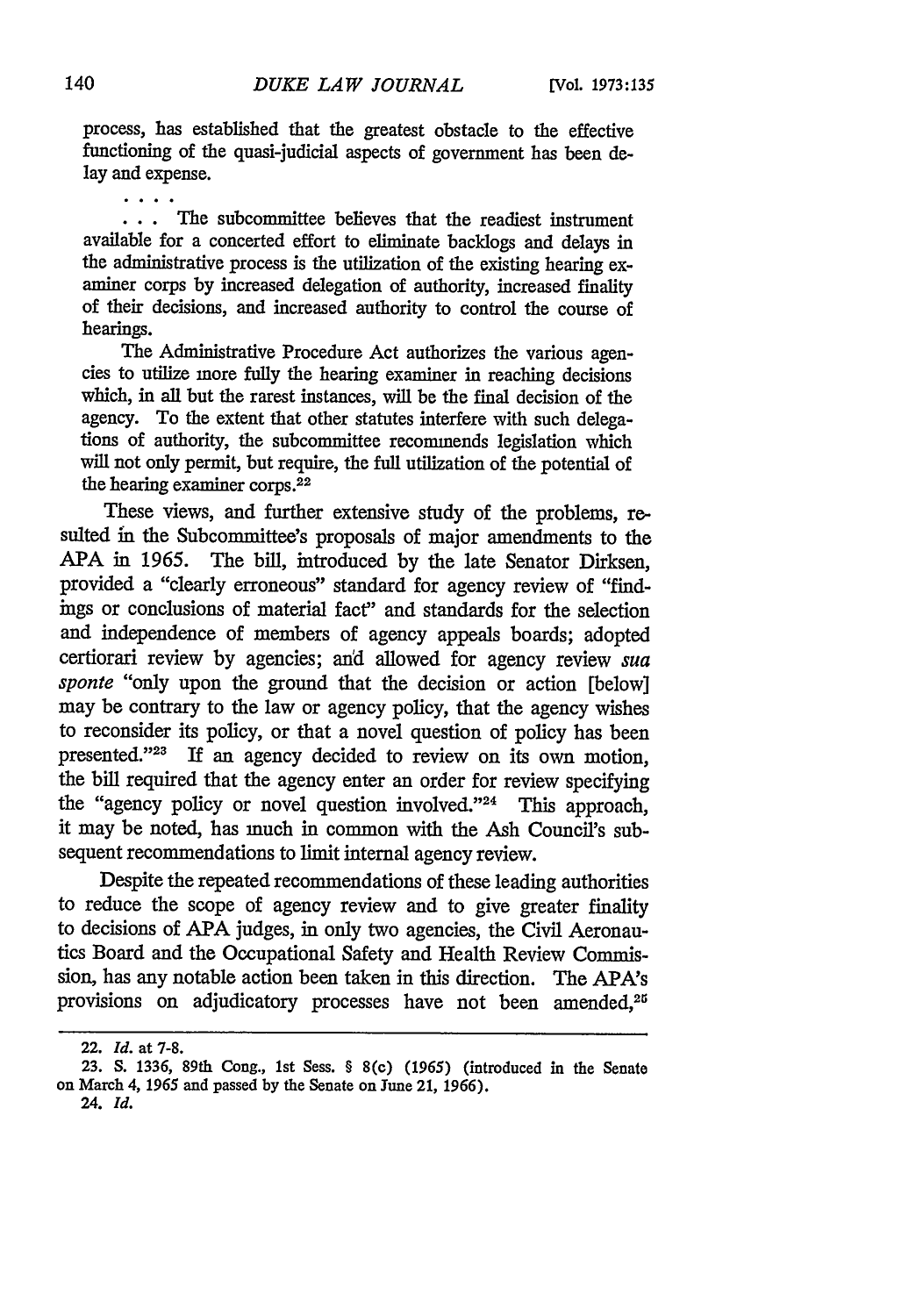agencies continue the droning, virtually systematic review of decisions of administrative law judges, and the costs and delays of administrative litigation continue to mount.

Unlike the procedures in all other agencies, internal review at the **CAB** and OSHRC is both discretionary (by certiorari or by the agency's own motion) and limited as to the grounds on which review may be sought.<sup>26</sup> The improvements resulting from the CAB changes (adopted in 1962) are well-known and well-documented, $27$  but even these reforms (and the OSHRC procedures) fall far short of the proposals discussed earlier in that they do not accord consistent weight to the findings of the administrative law judges.<sup>28</sup>

The agencies' resistance to change is virtually unanimous. Thus, the Administrative Conference of the United States (ACUS), reflecting a consensus of the agencies, has steadfastly opposed mandatory standards for internal agency review of the decisions of administrative law judges. Its consistent position has been that "the agencies should be relied upon to employ [review standards] only when they would be useful and appropriate" as determined by each agency.<sup>29</sup> Although the ACUS does not dispute that "[r]ecognition of a 'right' to *de novo* consideration by the agency members would put a halt to all efforts, which began with the APA, to accord greater administrative finality of the initial decisions of hearing examiners," it qualifies this concession as being relevant only to "appropriate cases," again, to be determined by the agency.<sup>36</sup>

25. For an exellent summary of the unsuccessful struggle for reforms in Congress since the Hoover Commission (1955) and ABA (1956) recommendations, see Kennedy, *Forward: ABA Proposals for Amendments to Administrative Procedure Act,* 24 **AD.** L. REv. 371, 375-81 (1972).

**26.** 14 C.F.R. §§ 302.27-.28 (1972); 29 C.F.R. § 2200.42 (1972).

27. *See, e.g.,* Ellis, *Report in Support of Discretionary Review of Decisions of Presiding Officers; Subparagraph 1(b) of Recommendation No. 6,* 1 *ADMIN.* CONF. U.S. REP. 155, 159-68 (1970).

28. Thus, the discretionary review provisions of CAB's regulations do not prohibit de novo review of the judges' findings, whether review is on the agency's own motion or a party's petition for review.  $14$  C.F.R. § 302.28(a)(1)-(2) (1972). The review procedures at OSHRC, adopted in 1971, are patterned after the CAB rules. 29 C.F.R. § 2200.42 (1972).

29. Recommendation No. 9, Administrative Conference of United States, *reprinted in* **S.** Doc. No. 24, SuBCO mm. ON **ADMINISTRATIVE** PRACTICE **AND** PROCEDURE **OF THE SENATE JUDICIARY COMM., 88th Cong., 1st Sess. 157 (1963). The same** philosophy against uniform review standards appears in the latest ACUS recommendation on this subject. See Recommendation No. 6, 1 ADMIN. CONF. U.S. REP. 20-22, 122-68 (1970).

30. S. Doc. No. 24, *supra* note 29, at 161. Having suffered repeated setbacks in its struggle for mandatory review standards, the **ABA** has recently retreated to the view that standards, if any, should be left to the discretion of each agency.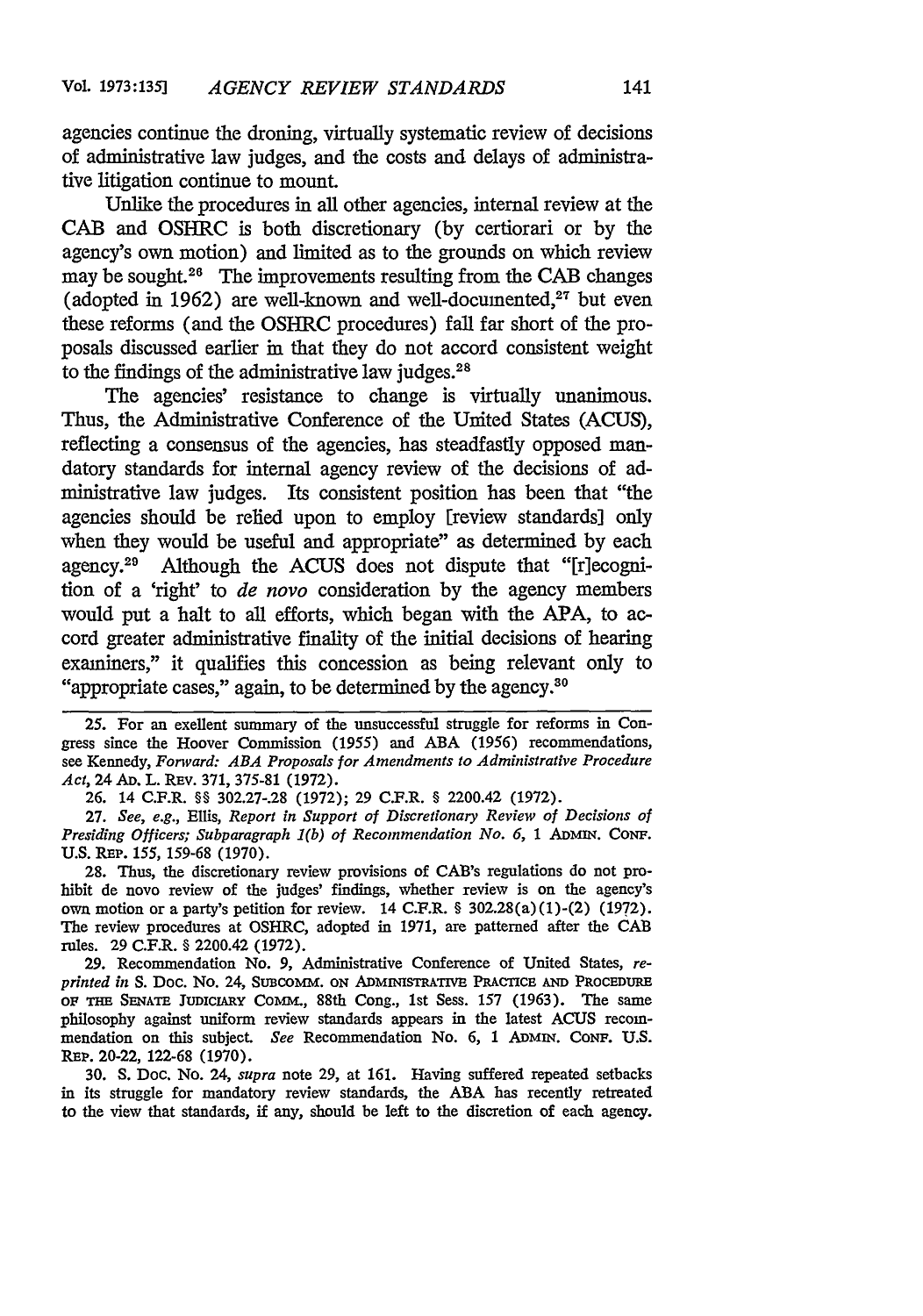In addition to the limited improvements at **CAB** and OSHRC, already noted, the prolonged history of attempts to reform the NLRB review system is graphic evidence of the futility of expecting significant progress on an ad **hoe** basis. In submitting a recent proposal to authorize certiorari review **by** the NLRB and to increase the finality of the decisions of NLRB administrative law judges, Congressman Thompson pointed out:

The substance of this proposal is not new or novel. It was recommended **by** the panel of experts chaired **by** Archibald Cox in **1959; by** President Kennedy in his Reorganization Plan of **1961; by** the Pucinski subcommittee in **1961;** and **by** this subcommittee in **1968. <sup>31</sup>**

Experience thus shows that the federal agencies are unlikely to endorse uniform review standards or to make significant changes in their review processes without prolonged, concerted pressure. Indeed, the definition of permissive review standards recommended **by** the permanent **ACUS** since **1968** is weaker than that adopted **by** the temporary **ACUS** in the early **1960's.32**

From the point of view of this author, as an administrative law judge, uniform review standards would appear to be fully justified in light of the shortcomings of the administrative process as it has evolved under the **APA.** At the core of the **APA** safeguards is the guaranteed independence and merit selection of the administrative law judges who are to conduct hearings under the Act. To ensure their independence, the **APA** entrusted the Civil Service Commission with the sole responsibility for the certification, classification and pay of the administrative law judges;<sup>33</sup> and the Act further provided that a **judge** could be removed only for cause after an **APA** hearing before the Civil Service Commission.<sup>84</sup>

*See* Recommendation No. *6, supra* note **29;** Comment, *ABA Proposals for Amendments to Administrative Procedure Act,* 24 **AD.** L. REv. **371,** 400-01 **(1972).** It remains to be seen whether this is a surrender to the Administrative Conference position or a temporary cease-fire.

**<sup>31.</sup>** *Hearings on H.R. 7152, Before the Special Subcomm. on Labor of the House Comm. on Education and Labor,* **92d** Cong., **1st** Sess. **7-8 (1971).**

**<sup>32.</sup>** *Compare* Administrative Conference of United States Recommendation No. *9, supra* note **26,** *with* Recommendation No. **6,** *supra* note **29.**

**<sup>33.</sup>** Administrative Procedure Act **§ 11,** *5* **U.S.C.** *§§* **5362, 7521 (1970).**

<sup>34.</sup> *Id. §* **7521.** Under the Commission's regulations, the agencies' appointments of administrative law judges are unconditional; the names of candidates are referred to the agencies in the order of their score on the register of qualified candidates; and agencies are forbidden to give judges assignments that might conflict with their duties, responsibilities and independence. In addition, under **APA** provisions, a judge may withdraw from a case **if** he deems himself to be disqualified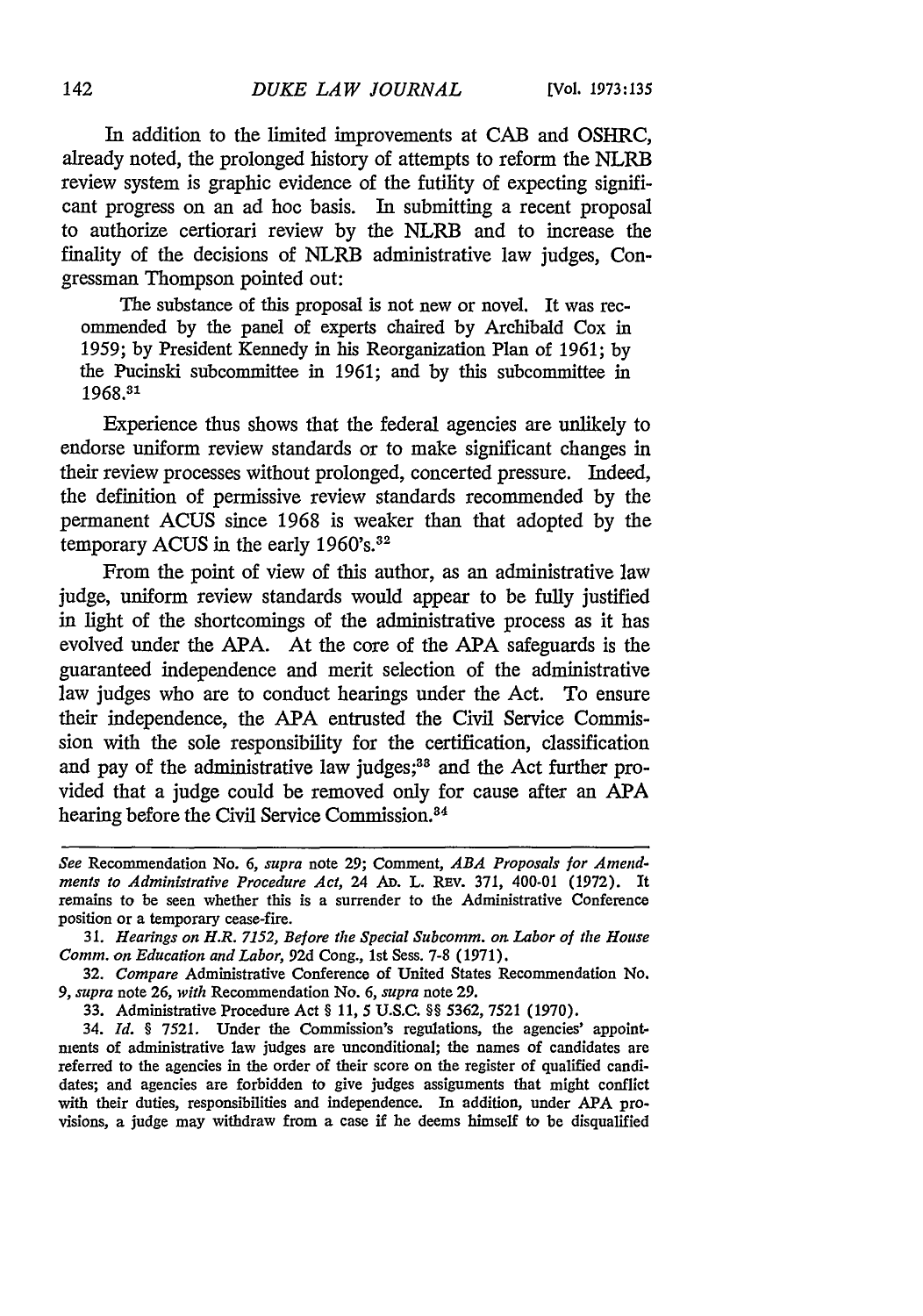At present about 780 federal administrative law judges conduct hearings subject to the due process guarantees of the APA. Because of the safeguards that surround this position, the administrative judiciary provides an independent, impartial forum for the trial of administrative cases pending before federal agencies. However, after the hearing the agencies have virtually unlimited power to change or reverse the decisions of the judges. As stated in section 8(a) of the APA: "On appeal from or review of the initial decision, the agency has all the powers which it would have in making the initial decision except as it may limit the issues on notice or by rule."35

In many cases agencies delegate their review authority to subordinates appointed without standards of selection or qualifications, or tenure rights that would protect against agency control or influence.<sup>36</sup> A substantial question must be raised as to whether the absence of controls over the selection, qualifications and impartiality of such officials has tended to impede the basic fairness, integrity and efficiency of the federal administrative process. The investigation proposed by this article is designed to examine this issue in depth.

An even more crucial problem is the lack of standards governing agency review. The agencies generally recognize no standards of review, save the thin guidelines of *Universal Camera Corp. v. NLRB*,<sup>37</sup> and under section 8 of the APA they are not required

37. 340 U.S. 474 (1951).

to consider a particular matter; *ex parte* communications within and outside the agency are forbidden; and the agencies are required to assign cases to the judges on a rotational basis to the extent practicable. The processes used in screening applicants for appoinfment to this position under the APA are stringent. Each applicant must undergo a thorough investigation of his character and qualifications and must take written and oral examinations to test his judicial capacity and fitness. In practice, only about one in ten applicants qualifies for a position on the register and far fewer are selected to fill an administrative judgeship. *See, e.g.,* U.S. Civil Service Commission Announcement No. 318 (rev. Nov. 1972).

*<sup>35. 5</sup>* U.S.C. **§** 557(b) (1970).

<sup>36.</sup> Of the 23 federal agencies that conduct APA adjudicatory hearings, see note 38 infra, nearly one-half have delegated authority to subordinate officials to decide appeals from the decisions of administrative law judges: Dep't of Agriculture, 7 C.F.R. **§** 2.35 (1973); AEC, 10 C.F.R. **§** 2.785 (1972); EPA, 40 C.F.R. **§** 164.2(c) (1972); FCC, 47 C.F.R. § 0.161 (1972); Dep't of Interior, 43 C.F.R. §§ 4.1(2)-*(5), .5* (1972); ICC, 49 U.S.C. **H8** 17(2)-(5) (1970); Postal Service, 39 C.F.R. **H§** 952.25, 953.14, 954.20 (1972); SEC, 17 C.F.R. **§** 200.30-6 (1972); Social Security Administration (HEW), 20 C.F.R. **§** 422.205 (1972); Dep't of Treasury, 26 C.F.R. **§§** 178.77, 181.79, 200.107 (1972).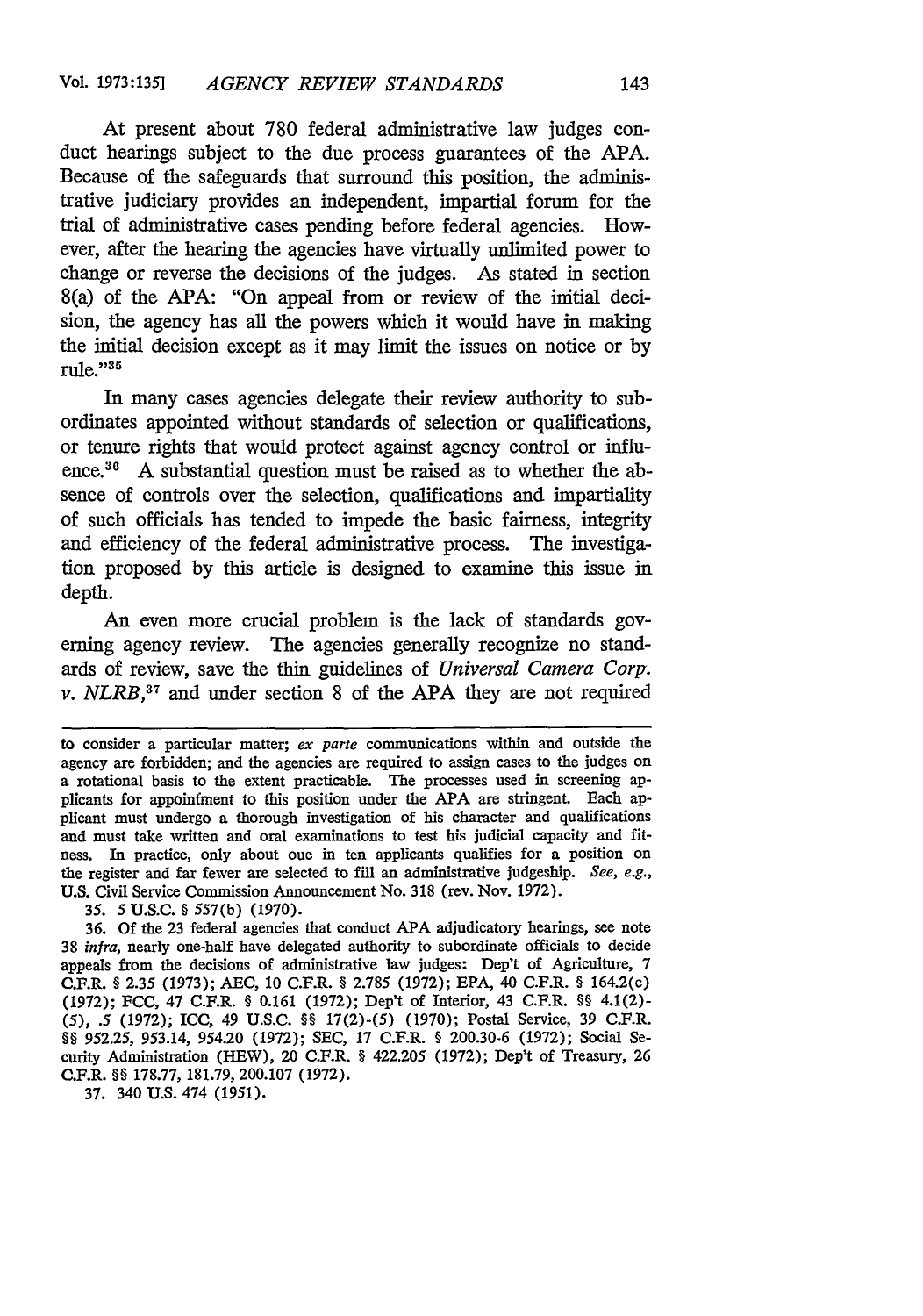to do more. As shown above, agency review frequently amounts to a de novo appraisal of the administrative hearing, causing substantial delay, expense, and doubt as to the value of the right to such a hearing.

This author believes there is an urgent need to examine-on an APA program-by-program basis--whether public service, justice, and efficiency are achieved when costly hearings records are reviewed de novo despite a decision by an independent adminstrativo law judge. However impartial the hearing may be, the safeguards it affords are plainly doubtful if the findings of the presiding judge are entitled to no consistent weight on appeal and are not to **be** tested by predictable standards. The research proposed here would request each agency to identify, for each relevant **APA** program, the benefits it believes are derived from the power to review administrative judges' decisions without standards of review.

For certain programs the maintenance of agency policy direction may be contended as a major benefit derived from unstructured review processes. It is also possible that where review of the decisions of administrative law judges is by the agency itself, the agency will argue that it can more easily bring its developed expertise to bear upon the matter at hand without specific, limited standards of review. Research is needed to test such positions, to see whether the benefits contended are not outweighed by major costs, delays and uncertainty involved in subjecting a trial record to unlimited or standardless review.

If a particular category of **APA** cases involves the application of clear standards to a complicated set of facts, or if matters of credibility are primarily at issue, thorough research may convince the agency that its decisional process would be significantly improved by standards of review. On the other hand, in certain cases the agency's arguments for plenary review power may show a need for *exempting* the program from the APA's adjudicatory hearing requirements. Thus, in matters such as complex rate-making proceedings which are likely to have a substantial economic impact upon a particular industry or geographic area, the real justification for the agency's desire to retain plenary review authority may lie in the quasi-legislative character of the proceedings. Research may show that such cases should be frankly treated as rule-making and excluded from **APA** adjudicatory procedures.

Comprehensive research of current practices is likely to unfold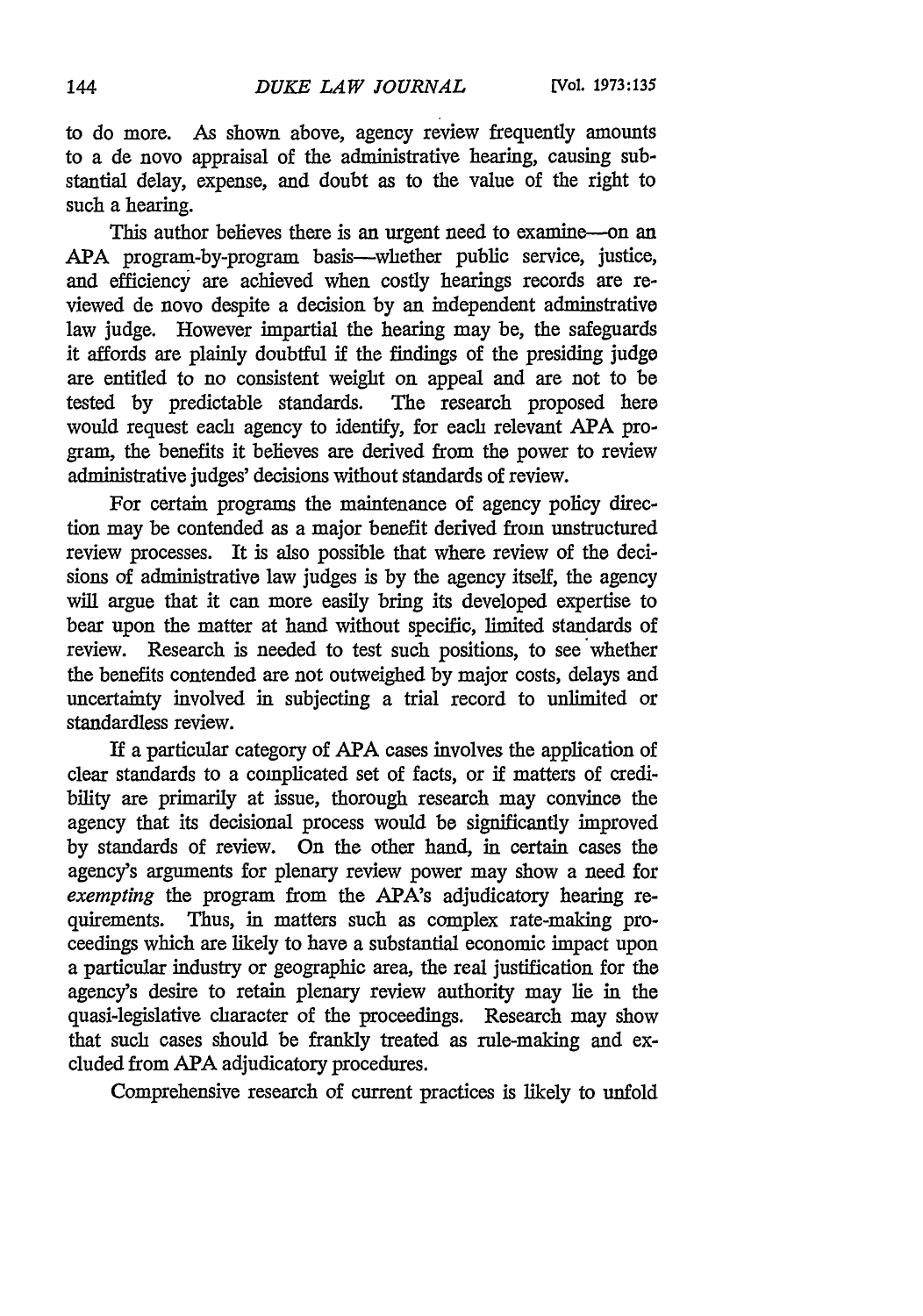a spectrum of proceedings ranging from narrow adjudications of factual or credibility issues to areas depending far too much upon policy or discretionary decisions to admit of effective adjudicatory standards. Thus, at one end of such a spectrum it may be appropriate that decisions of administrative law judges be made by law the final decision of the agency, while at the other end it might be appropriate to eliminate the involvement of administrative law judges altogether. One of the purposes of the investigation proposed here is to determine whether *any* adjudicatory proceedings that warrant an APA judge's decision justify plenary review power in the agency.

It is not the view of this author that arguments against uniform review standards should be summarily rejected. It seems evident, however, that a prima facie case for uniform review standards has been made by past and present leading authorities (including the Hoover Commission and Task Force, the Senate Subcommittee on Administrative Practice and Procedure, and the Ash Council), and that the burden must now shift to the agencies (where applicable) and to the ACUS to explain why they should not be adopted. Such an approach obviously requires a comprehensive, *current* evaluation of the administrative process as it functions in each agency. The subject is too complicated and unwieldy to permit of effective evaluation without thorough investigation and a disciplined searching for the relevant facts.

The research should also be designed to evaluate the probable advantages and disadvantages of specific proposals for possible revision of the APA. In that way the contentions for and against change can be brought to their sharpest focus. In this connection, it is submitted that the problems of delay, inefficiency and lack of integrity in agency review processes raise four critical issues concerning possible revision of the APA. These are:

1. Is there a need to require selection and qualification standards for agency appointments of review officials, with tenure rights to protect against agency influence?

2. Should agency review of the decisions of administrative law judges be discretionary—that is, a certiorari-type review?

3. Should agency review of the decisions of administrative law judges be limited by uniform standards comparable to those of federal appellate courts?

4. Should the decisions of administrative law judges be made, by law, the final decision of the agency in certain areas-for exam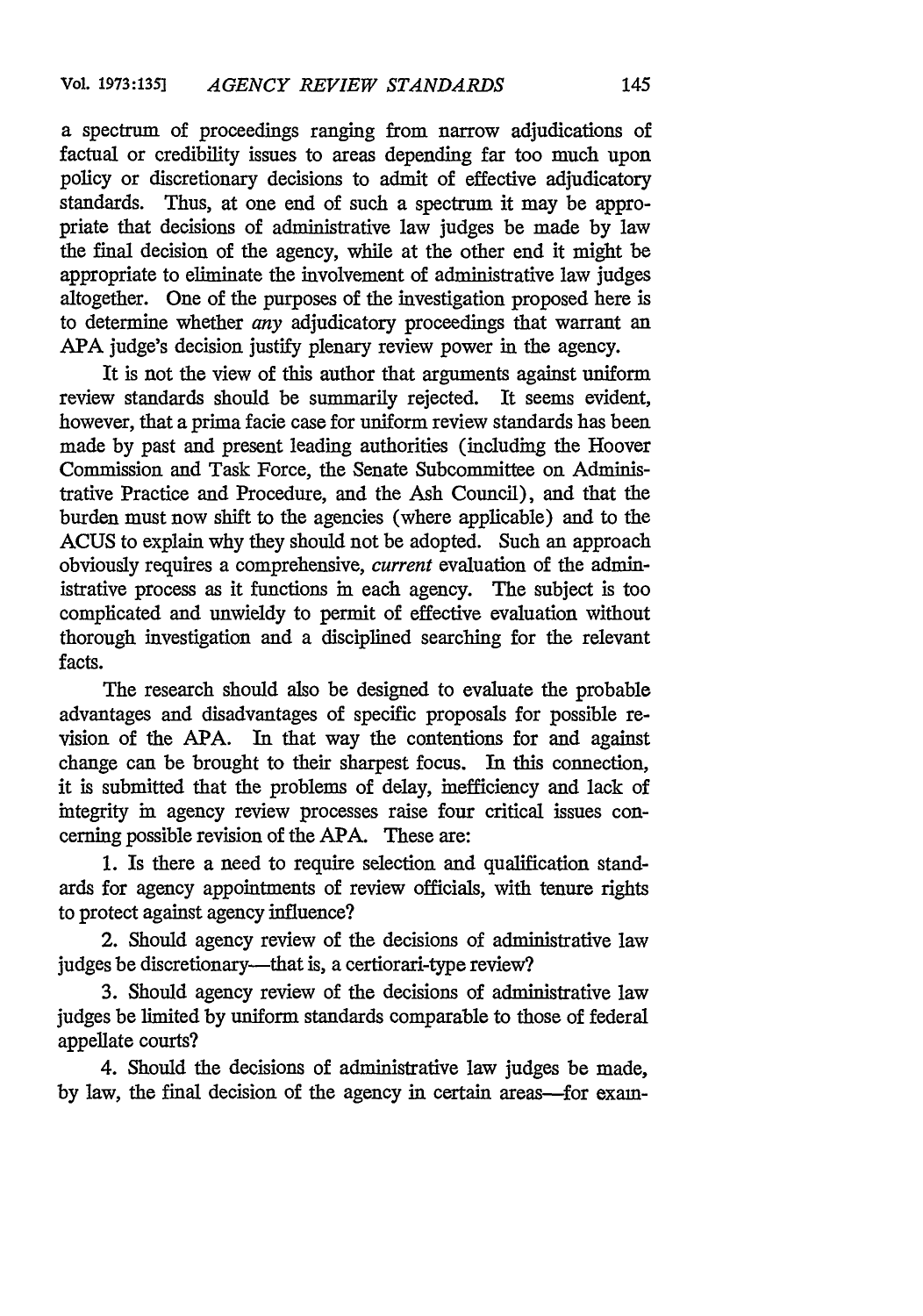ple, where the statutory standards for administrative sanction or redress have been spelled out in detail?

The resolution of such basic questions will require thorough examination of each agency's review process. The agenda that follows is proposed as the starting point.

Nearly a generation of Americans has come under the impact of government decision making since outstanding authorities urged major changes in the APA. If these researchers have been right, the costs of inefficiency, waste and the frustration of basic due process rights have already been too high a price to pay. Prompt action is necessary to re-examine our decisional process and, where necessary, to improve it by effective legislation.

# AGENDA FOR INVESTIGATION

- **I. APA** AGENCIES
- II. REVIEWS BY APPEALS OFFICIALS APPOINTED BY **AGENCY**
- III. REVIEWS BY AGENCY HEADS
- IV. COMPARATIVE ANALYSIS OF FINDINGS IN PARTS II AND I
- V. APA CASES ANALYZED BY SUBJECT MATTER-SHOULD THE APA JUDGE'S DECISION BE FINAL IN CERTAIN AREAS?
- VI. CONCLUSIONS **AND** RECOMMENDATIONS
- I. **APA** AGENCIES

List the federal executive and independent agencies that employ (APA) administrative law judges—that is, agencies which conduct adjudicatory hearings subject to APA.8a

**38.** At the time of this writing there are 23 federal agencies that conduct **APA** adjudicatory hearings: Dep't of Agriculture, 7 C.F.R. § 2.41 **(1972);** AEC, 10 C.F.R. § 2.704 **(1972);** CAB, 14 C.F.R. §§ **302.22, .26** (1972); Civil Service Comm'n, **5** C.F.R. §§ 151.133, 151.135, 831.1106, 930.226 (1972); Coast Guard, 46 C.F.R. § 137.20 (1972); EPA, 40 C.F.R. §§ 164.20, .26, .28 (1972); **FCC, 47** C.F.R. § 0.151 (1972); FDA (HEW), 21 C.F.R. § 2.71 (1972); FPC, 18 C.F.R. §§ 1.20, .27 (1972); FTC, 16 C.F.R. § 3.42 (1972); Dep't of Interior, 43 C.F.R. § 4.1 (1972); ICC, 49 C.F.R. §§ 1100.5(f), (g), .70 (1972); Dep't of Labor, **29** C.F.R. §§ *5.11,* 6.10, 31.11, 40.20 (1972); Maritime Administration, 46 C.F.R. § 201.19 (1972); Maritime Comn'n, 46 C.F.R. § 502.142 (1972); NLRB, **29** C.F.R. §§ 203.15, 204.62, .72 (1972); Nat'1 Transp. Safety Bd., 14 C.F.R. § 421.29 **(1972);** Occupational Safety & Health Review Comm'n, **29** C.F.R. **§** 2200.21 **(1972);** Postal Rate Comm'n, 39 C.F.R. **H§** 3001.5(j), .30 (1972); Postal Service, 39 C.F.R. **§** 952.17, *953.11,* 954.14 (1972); SEC, 17 C.F.R. § 201.11 (1972); Social Security Administration (HEW), 20 C.F.R. **§** 422.203 (1972); Dep't of Treasury, **26** C.F.R. **§** 178.76, 181.73, 181.75, 200.97 (1972), 31 C.F.R. § 10.65 (1972).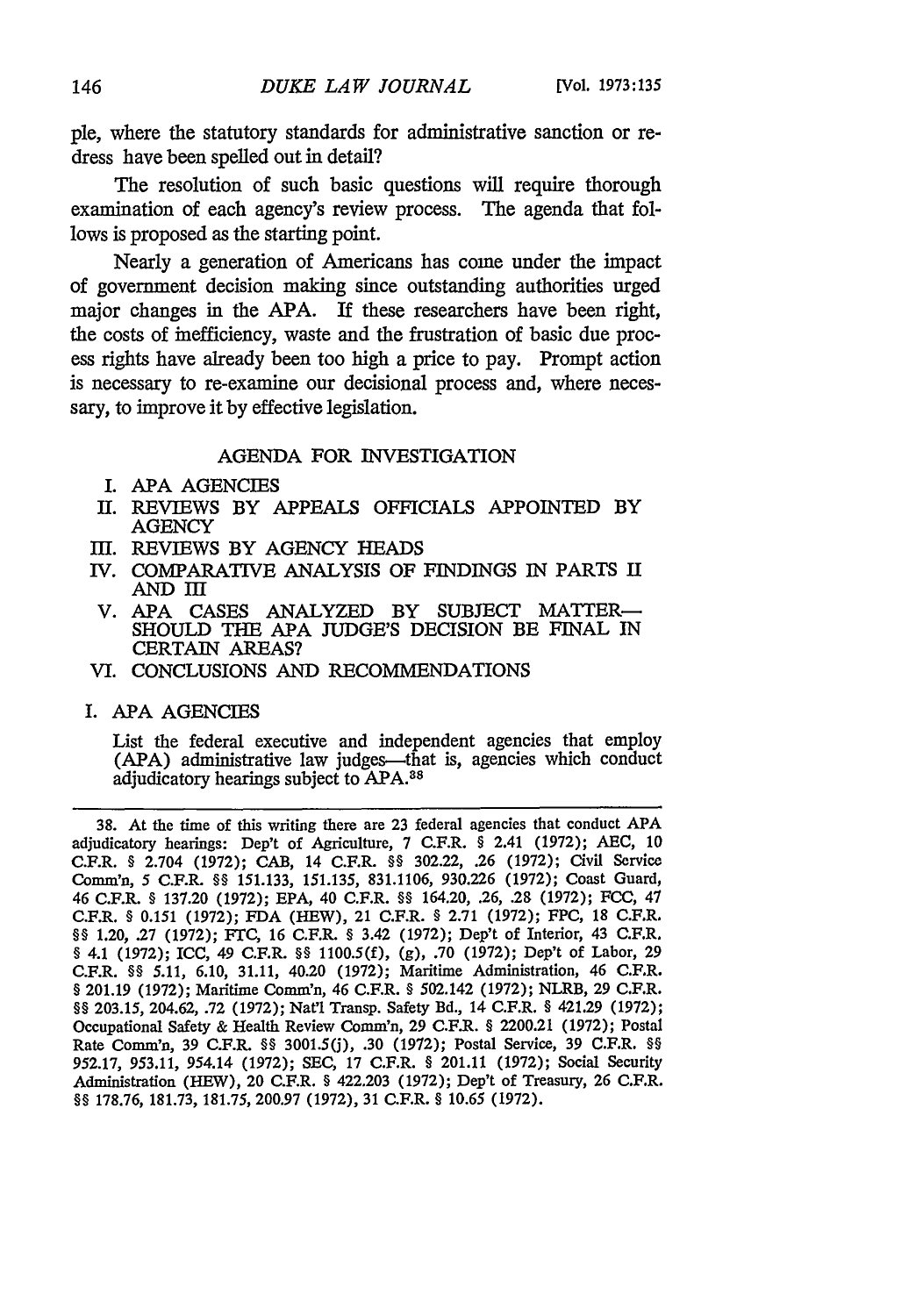#### II. REVIEWS BY APPEALS OFFICIALS APPOINTED BY AGENCY<sup>39</sup>

- A. Identification of agencies which employ appeals officials (review boards, appeals council, judicial officers, etc.) to decide appeals from decisions of APA judges (for each agency, conduct the following studies— $B$  through  $\tilde{I}$ ).
- B. Summary of appeals procedures and standards of review (for each class of APA adjudicatory cases decided by an agency, summarize the following)
	- 1. How are appeals taken? Is there an automatic right of appeal to the agency review authority, or is review by certiorari? Are interlocutory appeals permitted?
	- 2. Does the agency retain the right to review on its own motion?
	- 3. If review is by certiorari, what standards determine the grant or denial of review?
	- 4. Does the agency apply any recognized standards of reviewfor example, the "clearly erroneous" doctrine, the "substantial evidence" rule, or the doctrine of "clear abuse of discretion"?

Summarize any standards of review spelled out by regulation or published rules.

- C. Appointment and qualifications of appeals officials
	- 1. How does the agency select its appeals officials? Is selection competitive or non-competitive? Is it subject to Civil Service standards? What criteria, if any, are used to determine judicial capacity, objectivity, character and professional experience and qualifications? Is a law degree required? Is admission to the bar required?<br>2. What are the pay, classification, job description, promotion
	- 2. What are the pay, classification, job description, promotion and tenure rights (to resist discharge, layoff, transfer and demotion) of appeals officials?
		- a. Are appeals officials subject to
			- *1.* Quality pay increases?
			- *2.* Denial of step increases in pay?
			- 3. Paid sabbaticals?<br>4. Performance ratings?
			-
	- 3. Are any patterns evident with respect to a. Political tests for appointment?
		-
		- b. Turn-over of appeals officials after change in administration?
		- c. Dismissal or transfer actions against appeals officials related to nature of their decisions?
		- d. Possible conflicts of interests based upon appeals officials' employment before appointment and their employment after leaving the agency?
- D. Authority of appeals officials
	- **1.** Summarize the types of cases heard by appeals officials.
		- a. What types are APA cases?
		- b. What types are non-APA cases?<sup>40</sup>

**<sup>39.</sup>** The scope of personnel intended by this term is defined in note 3 *supra.* See also note 42 *infra.*

<sup>40.</sup> With the exception of this item, all studies and research should be confined to **APA** adjudicatory proceedings.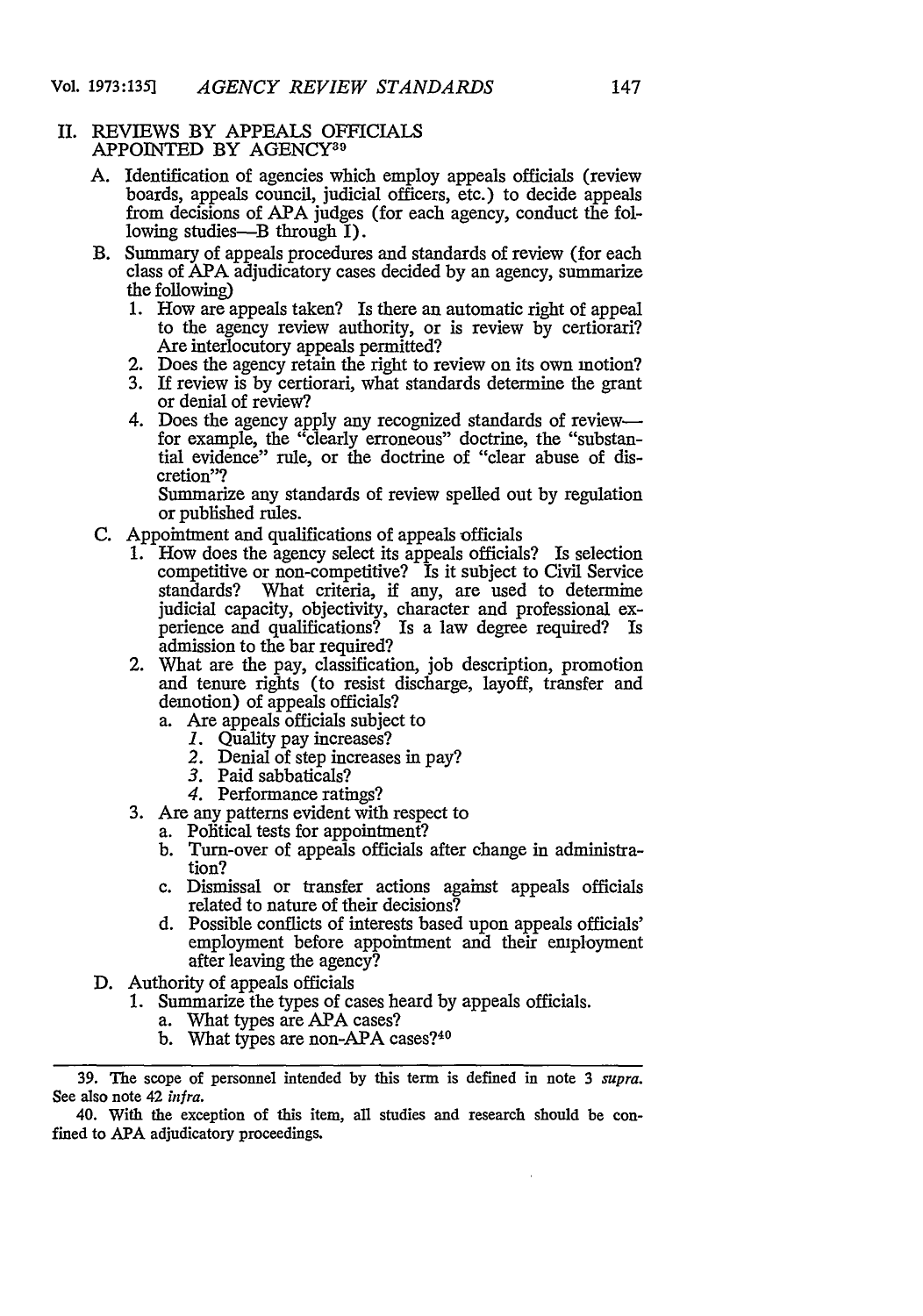- c. Roughly, what percentage of appeals cases are APA cases?
- 2. Does the agency delegate final authority to the appeals official(s), or does it reserve the right to review his decision, take a case from him, or bypass him? What procedures and standards apply to agency reviews of the decisions of its appeals official(s)?
- 3. How are cases assigned to an appeals official? Is assignment automatic? If there is more than one appeals official, are cases rotated to appeals officials or does the agency exercise the right of selection in assigning individual appeals?<br>For example, does a chairman of a board of appeals maintain For example, does a chairman of a board of appeals maintain<br>the right to select a panel to hear a given appeal?
- 4. Does the agency retain the power to appoint ad hoe panels or members of an appeals body, or to appoint ex officio members of appeals bodies? If so, develop the items in part II.C, above, with respect to the appointment and qualifications of ad hoc and ex officio appeals officials.
- **E.** Statistics of appeals officials' decisions
	- 1. What percentage of their decisions are favorable to the agency?<sup>41</sup>
	- 2. What percentage are adverse to the agency?
	- 3. What percentage of appeals are remanded for further administrative hearing?
	- 4. What percentage *reverse*
		- a. Administrative hearings decisions?
		- b. Administrative hearings decisions that are favorable to the agency?
		- c. Administrative hearings decisions that are adverse to the agency?
	- *5.* What percentage of appeals decisions are further reviewed by the agency?
	- 6. What is the average time spent in agency review-that is, how long after the APA judge's decision is the agency's final decision reached?
	- 7. On appeal to the courts
		- a. What percentage of appeals officials' decisions are upheld by the courts?
		- b. What percentage are reversed by the courts?
		- c. What percentage are remanded for further proceedings before the agency?
- F. APA judges' decisions (for each class of APA adjudicatory cases, summarize the following)
	- **1.** Is the APA judge's decision usually an initial decision or a recommended decision?
	- 2. What percentage of judges' decisions are favorable to the
	- 3. What percentage are adverse to the agency?

<sup>41.</sup> Statistics on "favorable" and "adverse" decisions should be confined to **ad**versary cases in which the agency or an arm of the agency is a party.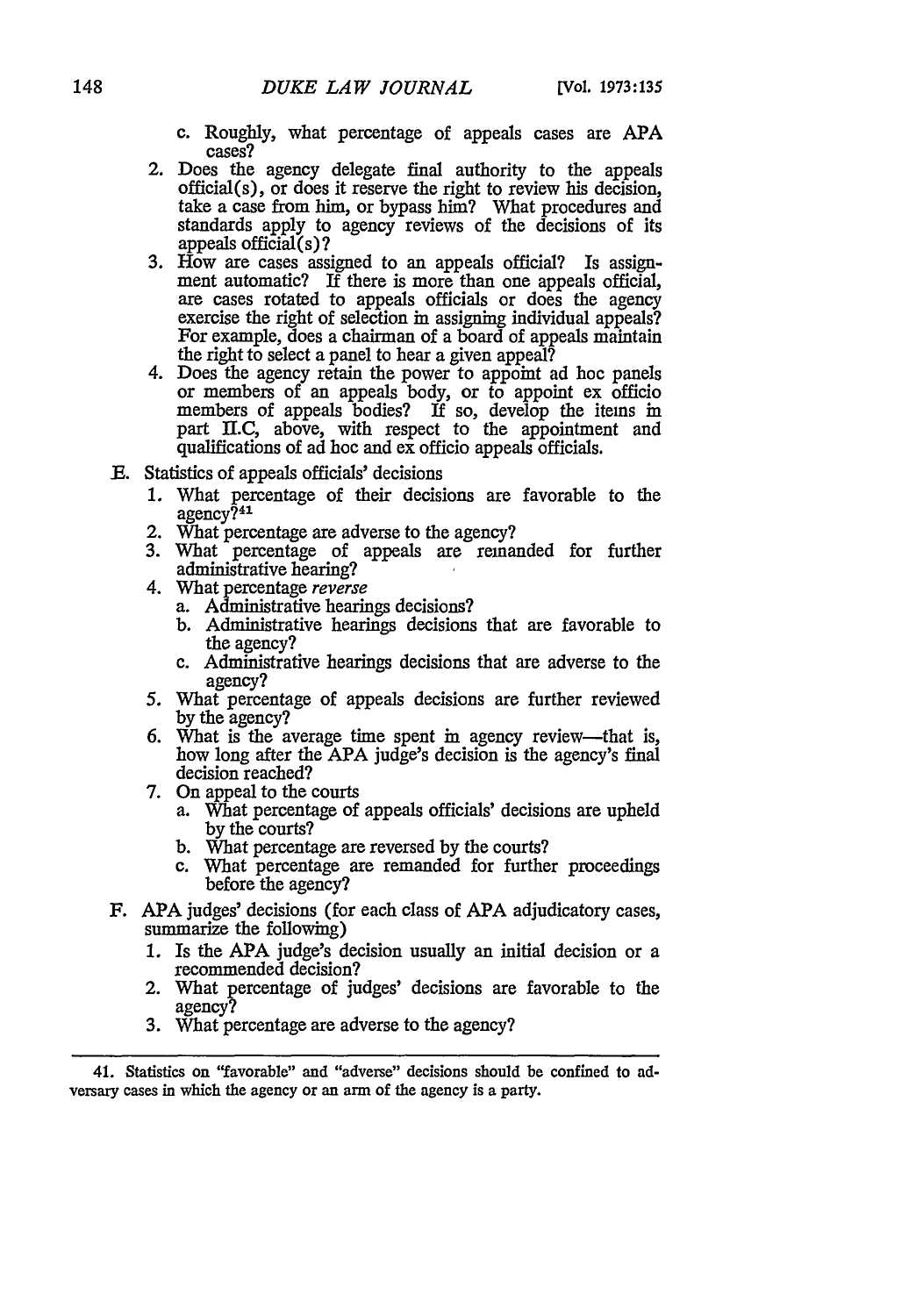- 4. What percentage of judges' decisions become the final decision of the agency without review within the agencywhere no appeal is taken by a party or initiated by appeals authority on its own motion?
- 5. What types of cases, if any, have been delegated to the **APA** judges for final agency decision with no right of appeal in the agency?<br>a. As to any such cases, summarize substantive program,
	- sanctions or relief authorized by statute or regulation, and court procedures available after the administrative law judge's decision.
- G. Evaluation of decisions of appeals officials (for each main class of APA adjudicatory cases, evaluate a substantial and representative sample of decisions of appeals officials in terms of judicial quality-including professionalism, consistent and logical reasoning, objectivity, and fundamental fairness-compared to the given APA judge's decision being reviewed).
	- 1. Do the appeals decisions tend to give *appeal* consideration to the APA judge's decision, or are they more inclined to take a de novo approach to the evidence and the issues?
		- a. Is there a difference on this score when the lower decision is a "recommended decision" as opposed to an "initial decision" of the APA judge?
	- 2. Do the appeals decisions apply any standards of review in determining the weight to be given to
		- a. Findings of fact?
		- b. Discretionary rulings by the APA judge?
	- 3. How does the agency construe, and apply, the doctrine of *Universal Camera Corp. v. NLRB,* 340 U.S. 474 (1951), in considering the weight to be given to administrative findings of fact?
	- 4. How does the appeals authority handle precedents---prior agency decisions?
	- *5.* Do the appeals decisions bascially reflect an objective consideration of the issues and the evidence, or do they tend to indicate an agency bias?
	- 6. How do the appeals officials' analysis and reasoning of the issues compare with courts of appeals' decisions? Is the "brand of justice" comparable? Does the use of dicta tend to be greater or less than that of the courts?
	- 7. What functions are actually being performed by the appeals officials as reflected by the net results of their decisions?
	- 8. Could the functions identified in item 7, above, be as effectively performed if
		- a. The appeals officials were independent of the agency with respect to tenure rights (had the same independence as APA judges)?
		- b. The appeals officials were required to apply standards of review that prevented them from
			- *1.* Setting aside a finding of fact unless shown to be clearly erroneous?
			- *2.* Setting aside a finding of fact unless the record showed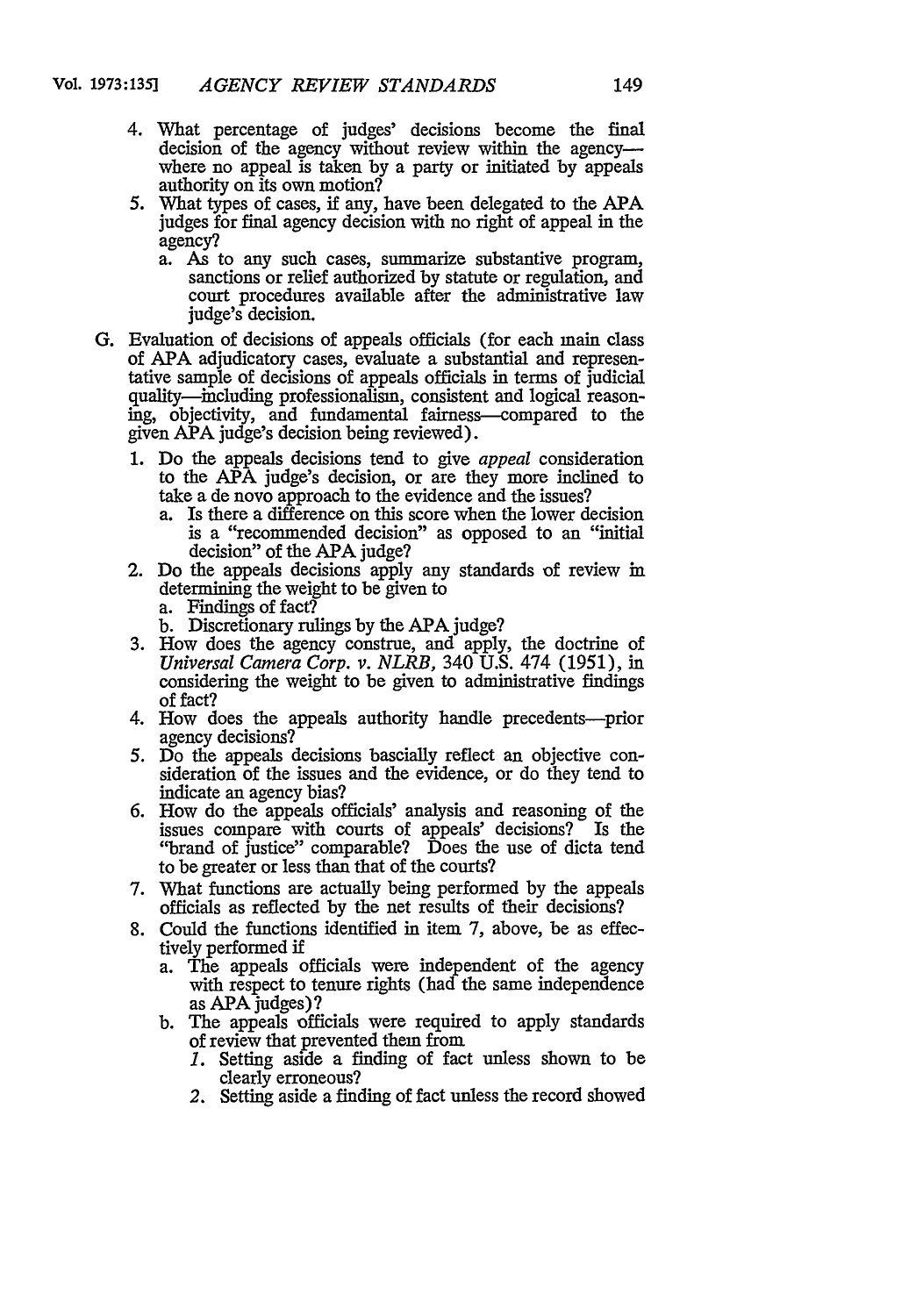no substantial evidence supporting it?

- *3.* Setting aside a discretionary ruling by the APA judge unless the record showed a clear abuse of discretion?
- 9. Where applicable, what happened to the case in the courts? Summarize court's reasoning.
- H. Evaluation of possible changes

The research of the agency's review processes should inelude a careful comparative evaluation of positive and negative values that might derive from certiorari review by the agency, judicialized agency review standards, and standards for the selection and impartiality of review officials appointed by the agency. For example, *positive* values might include: increased respect for law and government, stability of administrative adjudications, reduction of delays and expense, reduction of political influence upon agency decisions, and increase in efficiency by more precise definitions of agency objectives and guidelines; and *negative* values might be: impairment of flexibility of decisional process, hampering exercise of delicate policy-making authority, and possible increase in delays and expense by inviting technical and legalistic issues, in short, "over-judicializing" the administrative process.

The study should also include a careful analysis of the distinctions (real and apparent) between agencies' adjudicatory and quasi-legislative (rulemaking) proceedings and the different due process considerations involved. Perhaps changes should require agencies to distinguish between these categories and apply judicialized review standards for proceedings that are truly ad-

judicatory or for issues that are truly adjudicatory. Conclusions reached by overall evaluations should be applied individually to each agency system and its individual APA adjudicatory programs.

I. Other

Identify other factors that might further the research to determine whether a lack of restrictions on agency appellate appointment and review authority tends to work injustice on the

- parties or to impede efficient governmental processes. 1. This might include a comparative analysis of courts of appeals statistics-what percentage of U.S. district court decisions (in cases comparable to administrative hearings under the APA) are reversed by the courts of appeals? Affirmed? Remanded? How does the court of appeals system compare with the agency review system(s) in overall quality and efficiency?
- 2. Research should include the courts' evaluation of possible revisions of the APA. In what way would the courts' review of agency decisions be affected by requiring the agencies to judicialize their review of APA judges' decisions? Opinions should be sought from individual judges as well as from the Judicial Conference.
- 3. Additional study may include a comparative analysis of other administrative law systems-for example, the French *Conseil d'Etat,* which functions as a supreme administrative court,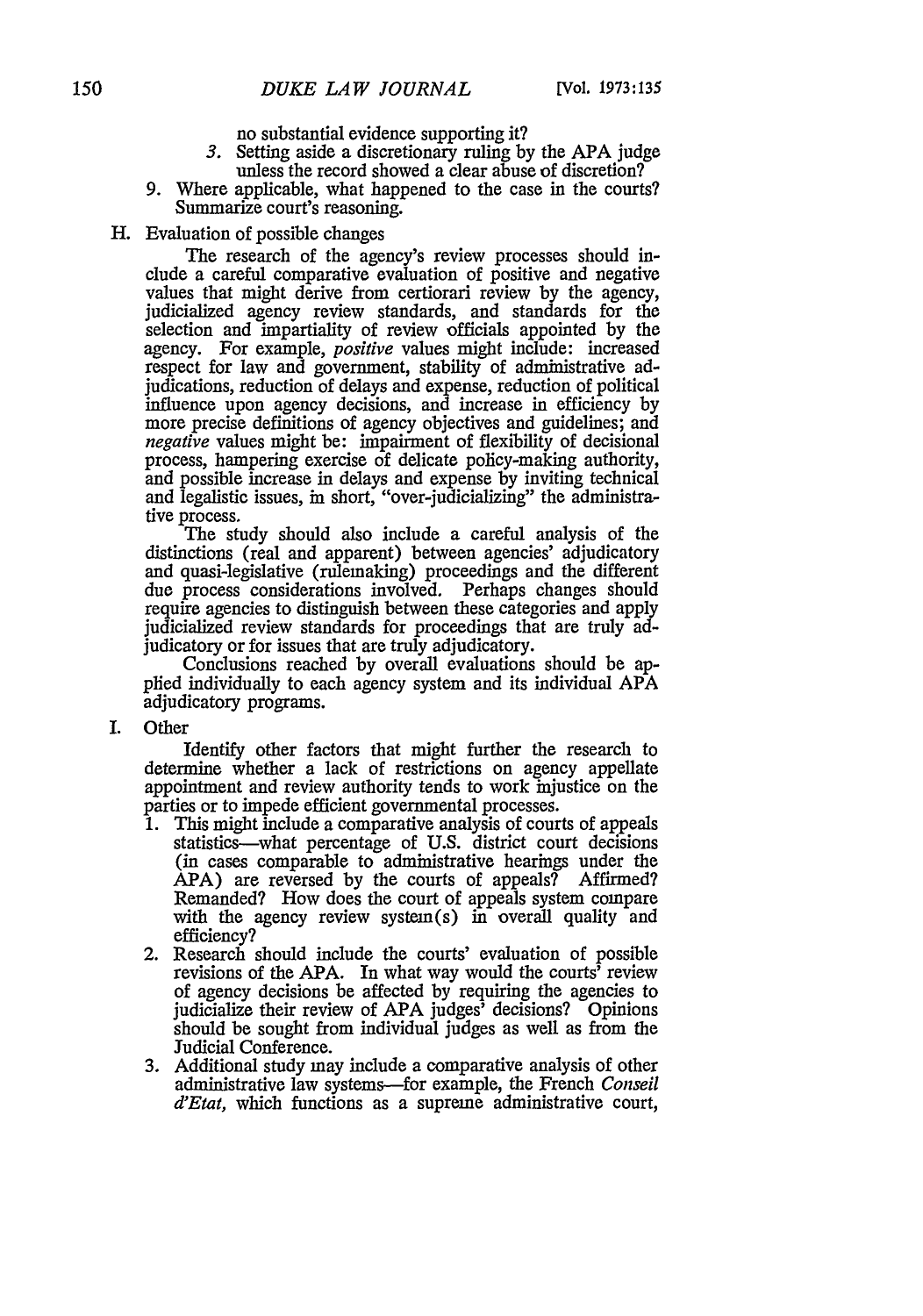and the British system.

4. Additional research may include opinion polls of the reactions of litigants, bar groups, government officials, attorneys, industry and labor organizations, law schools, universities, other groups, etc., as to the fairness and efficiency of the existing agency review systems and the need for change, if any.

# III. REVIEWS BY AGENCY HEADS

For each agency listed in Part I, conduct the following studies of reviews by head of the agency (single or multiple "agency" as defined in APA).<sup>42</sup> Findings from the studies in Part **H** should be incorporated to avoid duplication where possible.

- A. Summary of Appeals Procedures and Standards of Review Summarize same items as those specified in Part II.B (1-4).
- B. Statistics of Agency Review Decisions Tabulate same type statistics for agency heads' decisions as those specified for appeals officials in Part II.E.
- C. APA Judges' Decisions Tabulate same data as those specified in Part II.F in cases in which APA judges' decisions are reviewed by agency heads.
- D. Evaluation of Agency Review Decisions Evaluate a substantial and representative sample of decisions of agency heads for the same factors as those specified in Part lI.G.
- E. Conduct same evaluations for agency-head review systems as those indicated under Part II.H.
- F. Other

Conduct further investigation as indicated in Part. H.I.

### IV. COMPARATIVE ANALYSIS OF FINDINGS IN PARTS II **AND III**

- A. Do the statistics found in **II.E** differ significantly from those found in III.B? What inferences may be drawn?
- B. Do the statistics found in II.F differ significantly from those found in  $III.C?$  What inferences may be drawn?
- C. Do the evaluations of decisions under **ll.G** differ significantly from those reached under HI.D? What inferences may be drawn?
- **D.** Are there significant differences between the evaluations reached under II.H and III.E? What inferences may be drawn?
- V. **APA** CASES **ANALYZED** BY SUBJECT MATTER-SHOULD THE APA JUDGE'S DECISION BE FINAL IN CERTAIN AREAS?

42. 5 U.S.C. § 551 (1970). In addition, for the convenience of research classification, review by any Senate-confirmed appointee should be reported and evaluated under Part III even though the appointee is not an agency head or member under the APA.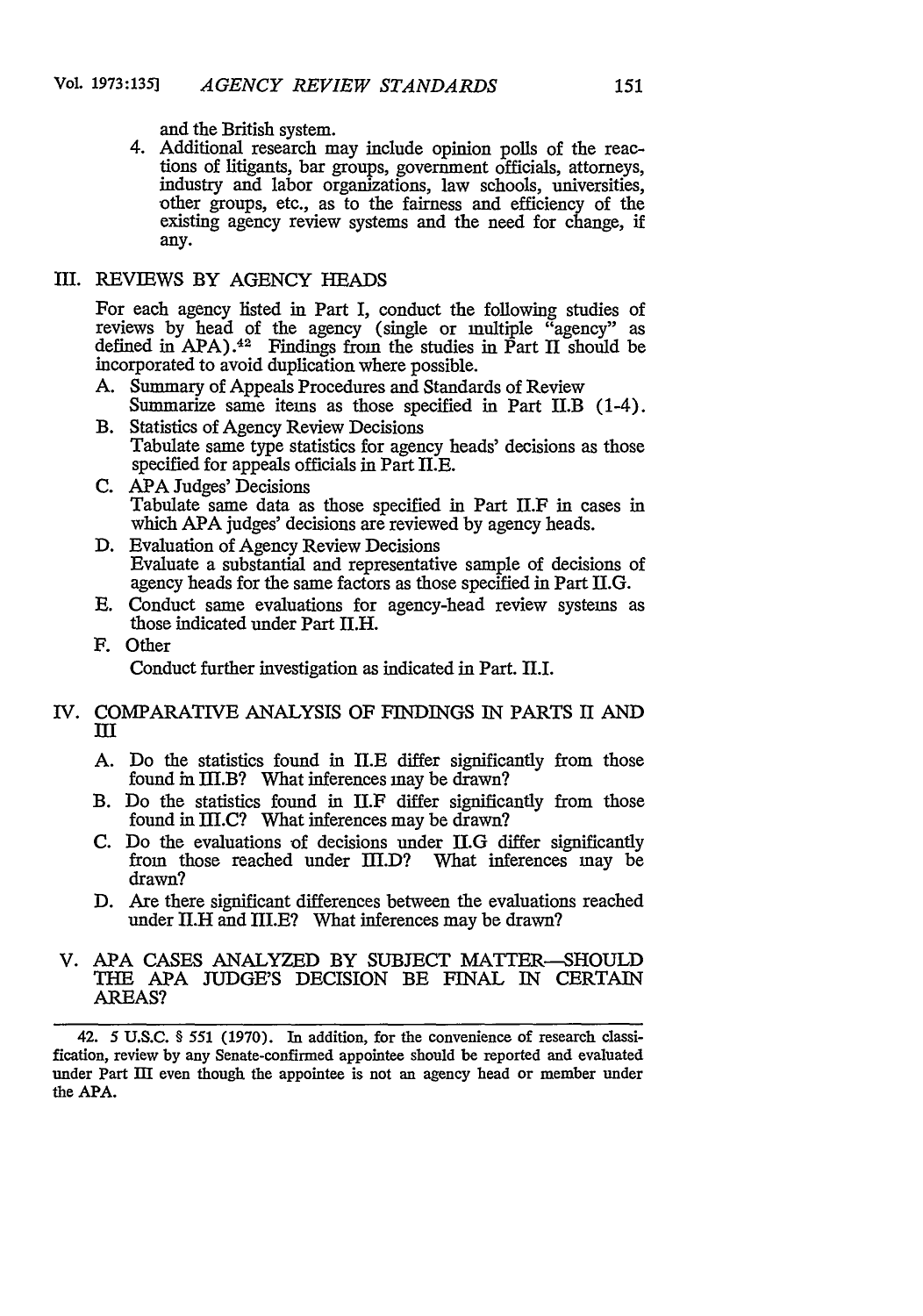Using the findings from Parts II, M and IV as the starting point, evaluate each agency's categories of APA adjudicatory cases to determine whether in certain cases the APA judge's decision should be made, by law, the final agency decision. For example, are there classes of cases in which the statutory standards for administrative adjudication are so clear, or by amendment could be made so clear, that the congressional purpose would best be served by eliminating the expense and delay of agency reviews of APA judges' decisions? Such cases would still be reviewable in the courts, to the extent that judicial review is available under the existing statute or under the APA.

# VI. CONCLUSIONS *AND* RECOMMENDATIONS

When the above research is completed in an agency, summarize the evaluations and conclusions reached as to the agency's review system(s); and resolve the following basic questions with recommendations.

A. Should the appointment of agency review officials be brought under selection and qualification standards, with tenure rights to protect against agency influence?

#### *Recommendations:*

- 1. If this issue is answered in the affirmative, draft amendment(s) to the APA that would accomplish the change(s) recommended. State reasons for recommendations.
- 2. If the issue is answered in the negative, state reasons for answer and indicate whether any change in the appointment system is recommended.
- 3. State any other recommendations found to be appropriate to this issue.
- B. Should agency review of the decisions of administrative law judges be discretionary—that is, a certiorari-type review? This issue should be answered separately as to
	-
	- 1. Reviews by appeals officials appointed by agency.
	- 2. Reviews by head of agency.

# *Recommendations:*

- **1.** If either issue is answered in the affirmative, draft amendment(s) to the APA that would accomplish the change(s) recommended. State reasons for recommendations.
- 2. If either issue is answered in the negative, state reasons for answer.
- **3.** State any other recommendations found to be appropriate to these issues.
- C. Should the scope of agency review of the decisions of APA judges be limited by uniform standards comparable to those of federal appellate courts?

This issue should be answered separately as to

- 1. Reviews by appeals officials appointed by agency.
- 2. Reviews by head of agency.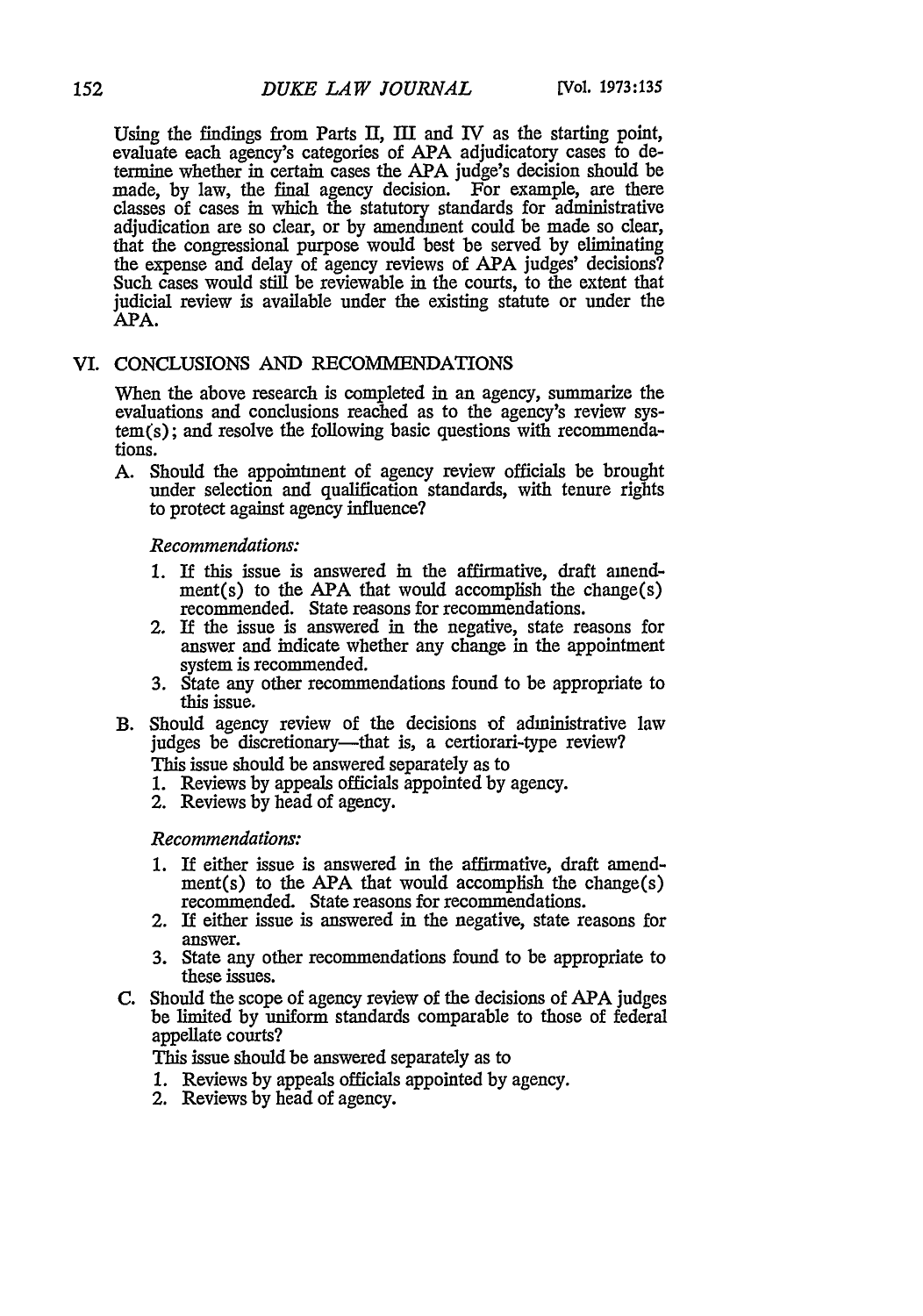*Recommendations:*

- **1.** If either issue is answered in the affirmative, draft amend $ment(s)$  to the APA that would accomplish the change $(s)$ recommended. State reasons for recommendations.
- 2. If either issue is answered in the negative, state reasons for answer and indicate whether any change in the review system is recommended.
- 3. State any other recommendations found to be appropriate to these issues.
- D. Should the decision of the APA judge be made, by law, the final decision of the agency in certain areas?

#### *Recommendations:*

- 1. **If** this issue is answered in the affirmative, identify each category of APA cases for which finality of APA judge's decision is recommended and as to each such category
	- a. State detailed reasons for the recommendation.
	- b. Draft amendment(s) to substantive statute(s) and the APA that would accomplish finality of judge's decision.
- 2. State any other recommendations found to be appropriate to this issue.
- E. Other conclusions and recommendations

Do the investigative findings indicate other changes that would improve the basic fairness or efficiency of the federal administrative process? For example, does the investigation indicate that certain APA proceedings should be excluded from the adjudicatory hearing requirements of the APA because the decisional authority of the agency rests too much upon discretion to admit of effective adjudicatory standards?